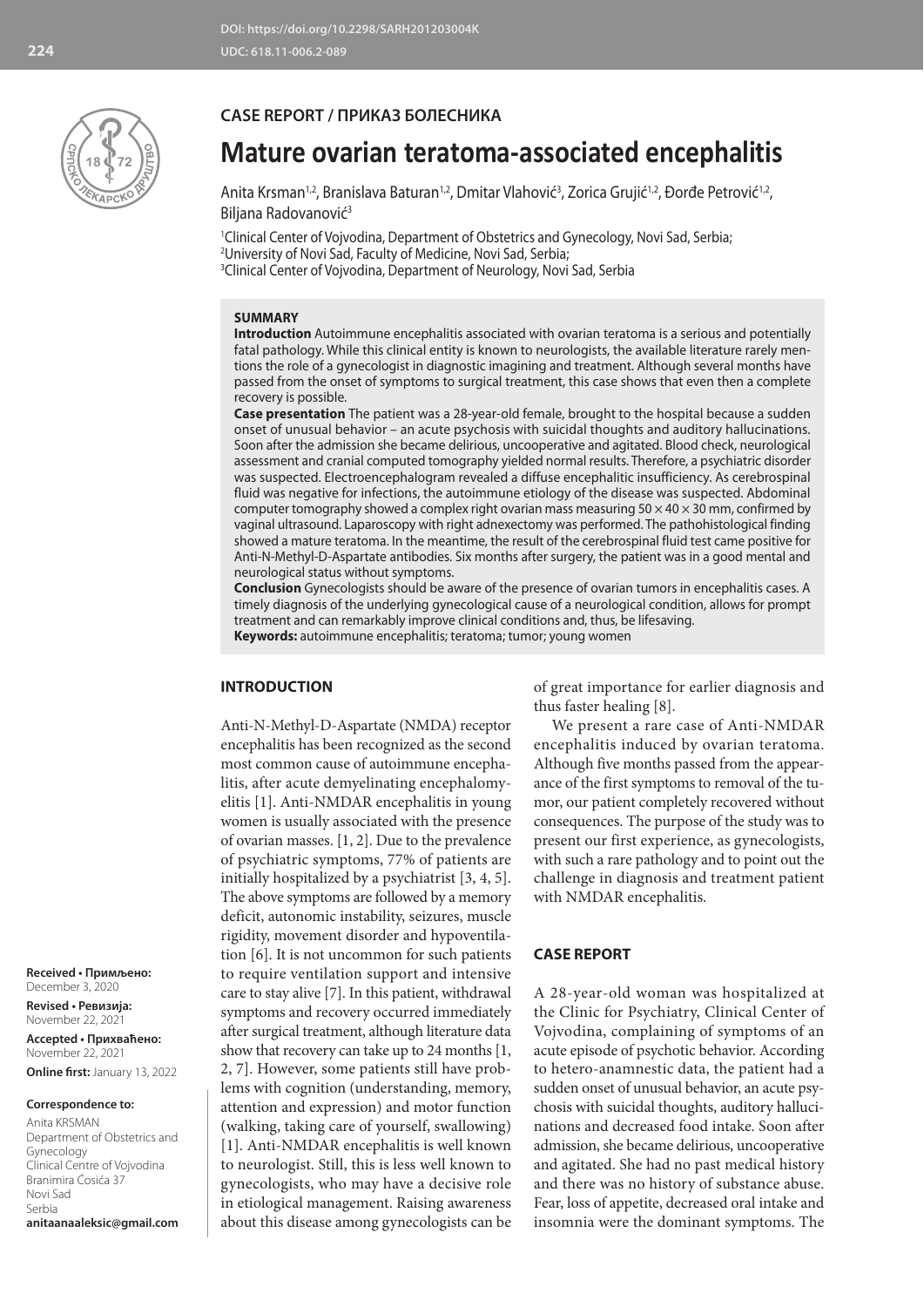neurological assessment and basic blood evaluation yielded negative results; cranial computed tomography (CT) was unremarkable. The patient exhibited severe psychomotor agitation, which led to self-inflicted harm. In the further course of hospitalization, she destroyed her lower lip and caused a fracture of the alveolar extension of the lower jaw. An extensive array of microbiological and serological tests were done, and all were negative. The autoimmune antibodies and tumor marker examination results were also negative. The brain magnetic resonance imaging (MRI) and angiography (MRA) were unremarkable. Electroencephalogram (EEG) revealed a diffuse encephalitic insufficiency. The sample of cerebrospinal fluid was negative for infections and was placed for further testing of anti-NMDAR antibodies. The patient was started on intravenous (IV) steroids, IV immunoglobulin (IVIG) and plasma exchange. There was a slight improvement after the applied therapy.

Finally, since autoimmune encephalitis (anti-NMDAR) is usually caused by the presence of a dermoid cyst in young women [1], a gynecologist was consulted. The CT showed the presence of a complex right ovarian mass measuring  $50 \times 40 \times 20$  mm, confirmed by vaginal ultrasound (Figures 1 and 2). Laparoscopy with right adnexectomy was performed. The ovarian mass contained cystic components as well as skin, hair, brain tissue and cartilage. The final pathology result was mature teratoma. In the meantime, the result of the cerebrospinal fluid test was positive for anti-NMDAR antibodies. After four months, the patient had problems with short-term memory. Six months after the surgery, the patient was in a good mental and neurological status, without any symptoms.

Written consent to write and publish this case report was obtained from the patient. The review was approved by the Ethics Committee of the Clinical Center of Vojvodina.

## **DISCUSSION**

Teratoma-associated encephalitis (Anti-NMDAR encephalitis) was first noted in 1997 [1, 2, 9, 10]. Dalmau et al. [11] was the first to describe the progressive and potentially fatal course of this phenomenon. NMDA receptors are involved in cognitive processes: behavior, memory and learning [3]. Delay in diagnosis adversely affects the outcome which ranges from complete recovery, recovery followed by psycho−neurological sequelae, to death. An accurate and rapid diagnosis, followed by an early removal of the tumor in combination with immunotherapy, leads to a favorable outcome. This disease affects mostly young women and is associated with ovarian teratomas, which can contain nervous tissue expressing NMDA receptors [1, 2, 12]. However, cases have been reported in patients aged from eight months to 85 years [1]. Although there is a possibility of extra -ovarian teratomas (2%) and other tumors (4%, for instance lung, breast, thymus), ovarian teratomas are most often associated with this type of encephalitis [13]. Anti-NMDA receptor encephalitis often (70%) begins with prodromal flu-like symptoms (fever, headache



**Figure 1.** Computed tomography scan of the patient's pelvis



**Figure 2.** Transvaginal ultrasound of the ovarian teratoma in our patient

and fatigue) [2]. After this uncharacteristic clinical picture, psychological symptoms develop with a predominance of the following: agitation, hallucinations, changes in behavior and anxiety [14]. There is a significant overlap of neurological and psychiatric symptoms associated with autoimmune encephalitis. Therefore, cases like this can manifest as a whole spectrum of neurological or psychiatric diseases (schizophrenia, paranoia, hallucinations, agitation, depression, anxiety, or substance abuse) [15]. The diagnosis of autoimmune encephalitis is challenging because the differential diagnosis involves the exclusion of the entire spectrum of the diseases (herpes simplex virus encephalitis, cytomegalovirus encephalitis, Hashimoto's encephalopathy, systemic lupus erythematosus encephalopathy, antiphospholipid antibody syndrome, Sjögren's syndrome, and primary central nervous angiitis). However, inadequate response to psychiatric therapy and neurological status should lead clinicians to consider encephalitis. MRI has been reported to be negative in up to 50–70% of cases, and in our case as well [15]. EEG abnormalities are present in most cases (90%) [1]. The final diagnosis is based on the presence of anti-NMDA autoantibodies in cerebrospinal fluid [2]. After anti-NMDA encephalitis has been confirmed, imaging studies are performed, such as vaginal ultrasound examination, MRI, CT and positron emission tomography [16, 17]. It is important to note that if autoimmune etiology is suspected it is necessary to intensively search for tumor changes in the ovaries [18]. Transvaginal ultrasound should be the first step in the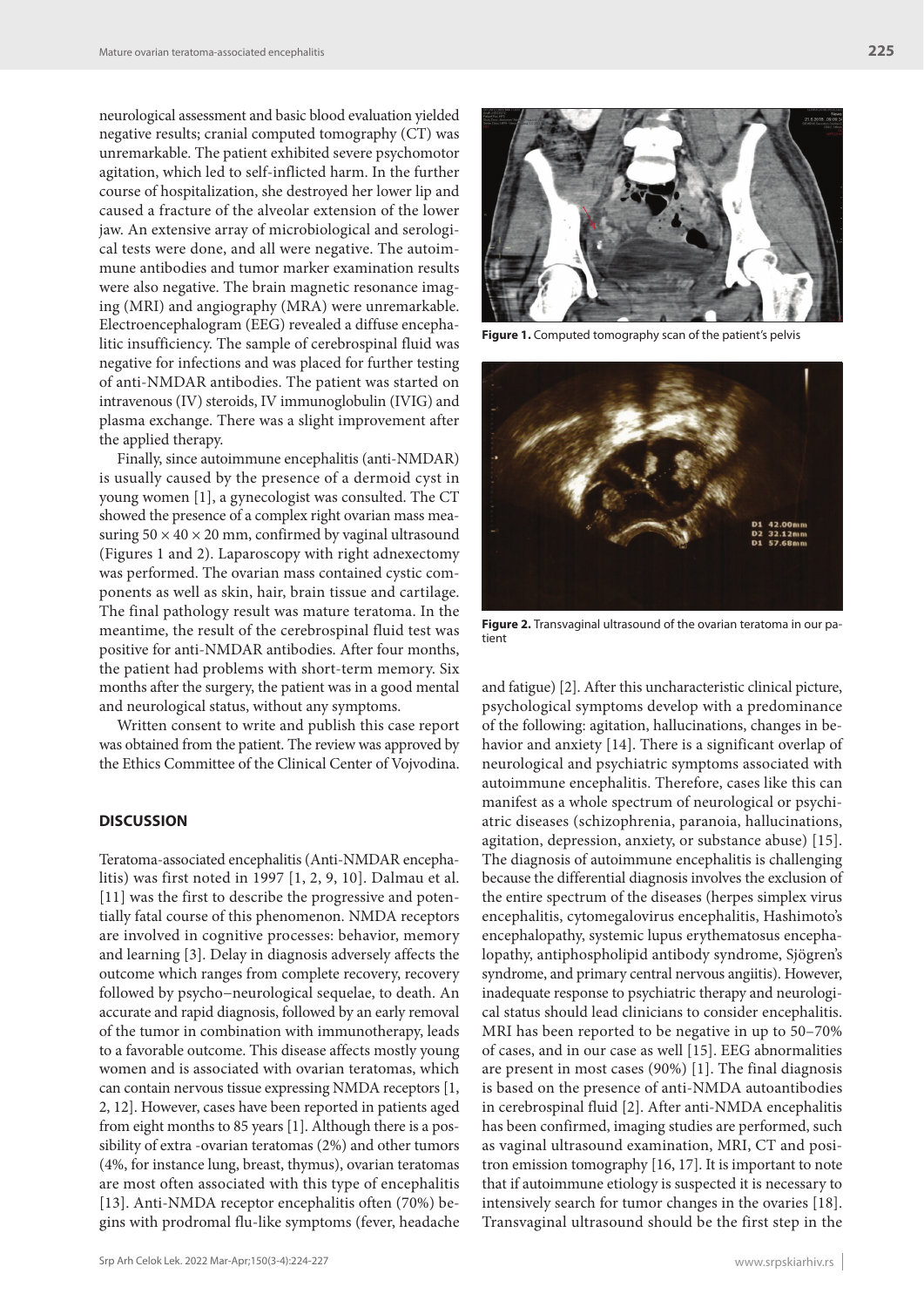diagnosis of ovarian masses [2]. Therefore, gynecologists must be aware of the connection between ovarian tumors and autoimmune encephalitis and look in detail for even minimal ovarian changes. Sometimes this syndrome has been associated with patients without detectable underlying neoplasms. It is theorized that the syndrome may be triggered by microscopic germ cell tumors undetectable by imaging diagnostic methods [4]. Moreover, it has been reported that ovarian teratomas were discovered years after the onset of symptoms of anti-NMDAR encephalitis [4]. Surgical intervention is imperative, since a study by Titulaer MJ et al. [1] showed that five out of six patients with a confirmed NMDA encephalitis and an ovarian teratoma who did not undergo surgery died. The removal of the tumor will lead to an improvement in the patient's neurological performance within a few days or weeks [15]. The data from previous research indicate that a surgical procedure with immunotherapy have the best results in the treatment of this potentially fatal condition [2, 11]. Any delay in treatment can result in worsening of the patient's condition and even death [1]. It has been found that the outcome is more favorable if the operation is conducted after less than four months from the onset of symptoms [11]. In the case of this patient, the surgical treatment was performed 5.5 months after the appearance of the first symptoms. Women of the reproductive age are most often affected with this disease so the biggest challenge for gynecologists is how to completely remove the tumor while preserving fertility in the patient. Because a laparoscopic examination for determining ovarian teratoma is less-invasive than laparotomy, trial laparoscopy is acceptable if an ovarian tumor cannot be detected by various imaging tests [8]. Additionally, there have been cases where, despite the fact that the imaging procedures did not determine the existence of ovarian tumors, an ovariectomy was performed in order to stop the production of antibodies [3, 19, 20]. Postoperative histological examination in these cases confirmed the existence of occult teratoma consisting of skin, hair, cartilage and nervous tissue. Types of surgical

### **REFERENCES**

- Titulaer MJ, McCracken L, Gabilondo I, Armangue T, Glaser C, Iizuka T, et al. Treatment and prognostic factors for long-term outcome in patients with anti-NMDA receptor encephalitis: an observational cohort study. Lancet Neurol. 2013;12(2):157–65.
- 2. Dalmau J, Armangué T, Planagumà J, Radosevic M, Mannara F, Leypoldt F, et al. An update on anti-NMDA receptor encephalitis for neurologists and psychiatrists: mechanisms and models. Lancet Neurol. 2019;18(11):1045–57.
- 3. Abdul-Rahman ZM, Panegyres PK, Roeck M, Hawkins D, Bharath J, Grolman P, et al. Anti-N-methyl-D-aspartate receptor encephalitis with an imaging-invisible ovarian teratoma: a case report. J Med Case Rep. 2016;10(1):296.
- 4. Mann AP, Grebenciucova E, Lukas RV. Anti-N-methyl-d-aspartatereceptor encephalitis: diagnosis, optimal management and challenges. Ther Clin Risk Manag. 2014;10:517–25.
- 5. Wang HY, Li T, Li XL, Zhang XX, Yan ZR, Xu Y. Anti-N-methyl-Daspartate receptor encephalitis mimics neuroleptic malignant syndrome: case report and literature review. Neuropsychiatr Dis Treat. 2019;15:773–8.
- 6. Li W, Jia D, Tong L, Lun Z, Li H. Anti-N-methyl-daspartate receptor encephalitis induced by bilateral ovarian teratomas with distinct

treatment range from selective removal of lesions by ultrasound-guided laparoscopy, cystectomy, uni/bilateral ovariectomy and uni/bilateral adnexectomy [21]. Although some studies emphasize that cystectomy and adnexectomy have similar outcomes, we decided to perform a unilateral adnexectomy [22, 23]. As a possible limitation of the type of treatment in this case, we can mention the extent of the surgical procedure, which is not in accordance with the previous statements about preserving the fertility of young women. Pathohistological examination confirmed the existence of a mature teratoma with components of nervous tissue. This is consistent with literature reports showing that dermoid cysts, containing nervous tissue, are the most common pathohistological finding in patients with anti-NMDAR encephalitis [12].

As a limitation of the study, we state the period of postoperative monitoring. We followed the patients for six months postoperatively and it is not known whether the patient will develop new symptoms in the subsequent period. However, this case report may help identify this rare disease and therefore it is an important educational article.

In conclusion, it should be highlighted that it is extremely important to discover the cause of the disease as soon as possible, in order to give the patient the best chance of complete recovery. Since gynecologists play an important role in the treatment of these patients, they should be aware of the presence of tumors in patients with encephalitis. Determining the gynecological etiology of this condition, with the earliest possible surgical treatment, can lead to a favorable outcome and thus save the lives of young women.

## **ACKNOWLEDGMENT**

The abstract of this paper was awarded as the best case report presented at 9th Symposium of Pediatric and Adolescent Gynecology, Belgrade (Serbia), June 26, 2020.

**Conflict of interest:** None declared.

histopathologic types: a case report and brief literature review. Medicine. 2019;98(48):e18148.

- 7. Schubert J, Brämer D, Huttner HB, Gerner ST, Fuhrer H, Melzer N, et al. GENERATE and IGNITE network. Management and prognostic markers in patients with autoimmune encephalitis requiring ICU treatment. Neurol Neuroimmunol Neuroinflamm. 2018;6(1):e514.
- 8. Yan B, Wang Y, Zhang Y, Lou W. Teratoma-associated anti-Nmethyl-D-aspartate receptor encephalitis: a case report and literature review. Medicine (Baltimore). 2019;98(21):e15765.
- 9. Dai Y, Zhang J, Ren H, Zhou X, Chen J, Cui L, et al. Surgical outcomes in patients with anti-N-methyl D-aspartate receptor encephalitis with ovarian teratoma. Am J Obstet Gynecol. 2019;221(5):481–5.
- 10. Azizyan A, Albrektson JR, Maya MM, Pressman BD, Moser F. Anti NMDA encephalitis: an uncommon autoimmune mediated form of encephalitis. J Radiol Case Rep. 2014;8(8):1–6.
- 11. Dalmau J, Tüzün E, Wu HY, Masjuan J, Rossi JE, Voloschin A, et al. Paraneoplastic anti-N-methyl-D-aspartate receptor encephalitis associated with ovarian teratoma. Ann Neurol. 2007;61(1):25–36.
- 12. Chefdeville A, Treilleux I, Mayeur ME, Couillault C, Picard G, Bost C, et al. Immunopathological characterization of ovarian teratomas